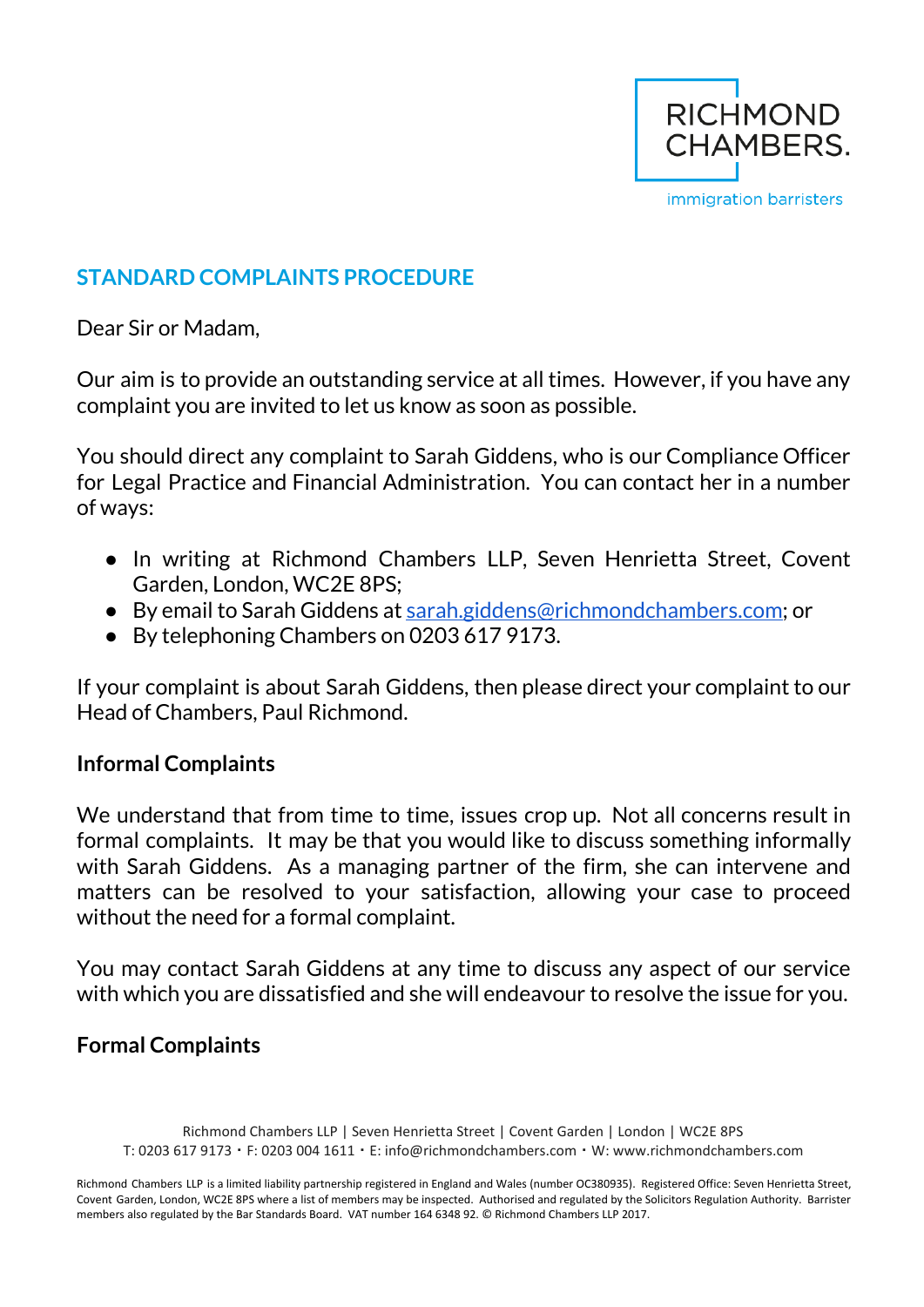Formal complaints must be made in writing. If you wish to discuss a formal complaint with Sarah Giddens on the telephone, you are welcome to telephone Chambers and ask to speak to her in confidence. However, she will require you to send any formal complaint to her in writing. This is so that she can deal with it effectively and properly and fairly to all concerned.

It is important that we understand the nature of your complaint correctly, so please tell us:

- Your name and address:
- Your contact details and preferred method for us to communicate with you;
- Which member or members of Richmond Chambers LLP you are complaining about;
- The details of your complaint;
- The impact of the complaint upon you; and
- What you would like done about it by us.

We take all complaints seriously. Once a formal complaint is received, Sarah Giddens will:

- Acknowledge your complaint within 2 working days and inform you of a timetable for how she proposes to deal with your specific complaint;
- Review your initial complaint and request any further information, detail or documents that she needs from you within 7 days of receiving your complaint. She will invite you to respond within a further 7 days;
- Once your complaint and any further information has been received, she will investigate your complaint thoroughly;
- Notify our professional indemnity insurers;
- Reply to your complaint within 14 days setting out the nature and scope of the investigation, her conclusions and the basis for those conclusions and, if she finds that you are justified in your complaint, her proposals for resolving the complaint;

Occasionally, it may be necessary to take longer to reply to you. This may be due to annual leave, other professional commitments or because your complaint is particularly legally or factually complicated. If this is the case, Sarah Giddens will inform you within the 14 day period that extra time is needed, and will tell you by when she will respond to you again.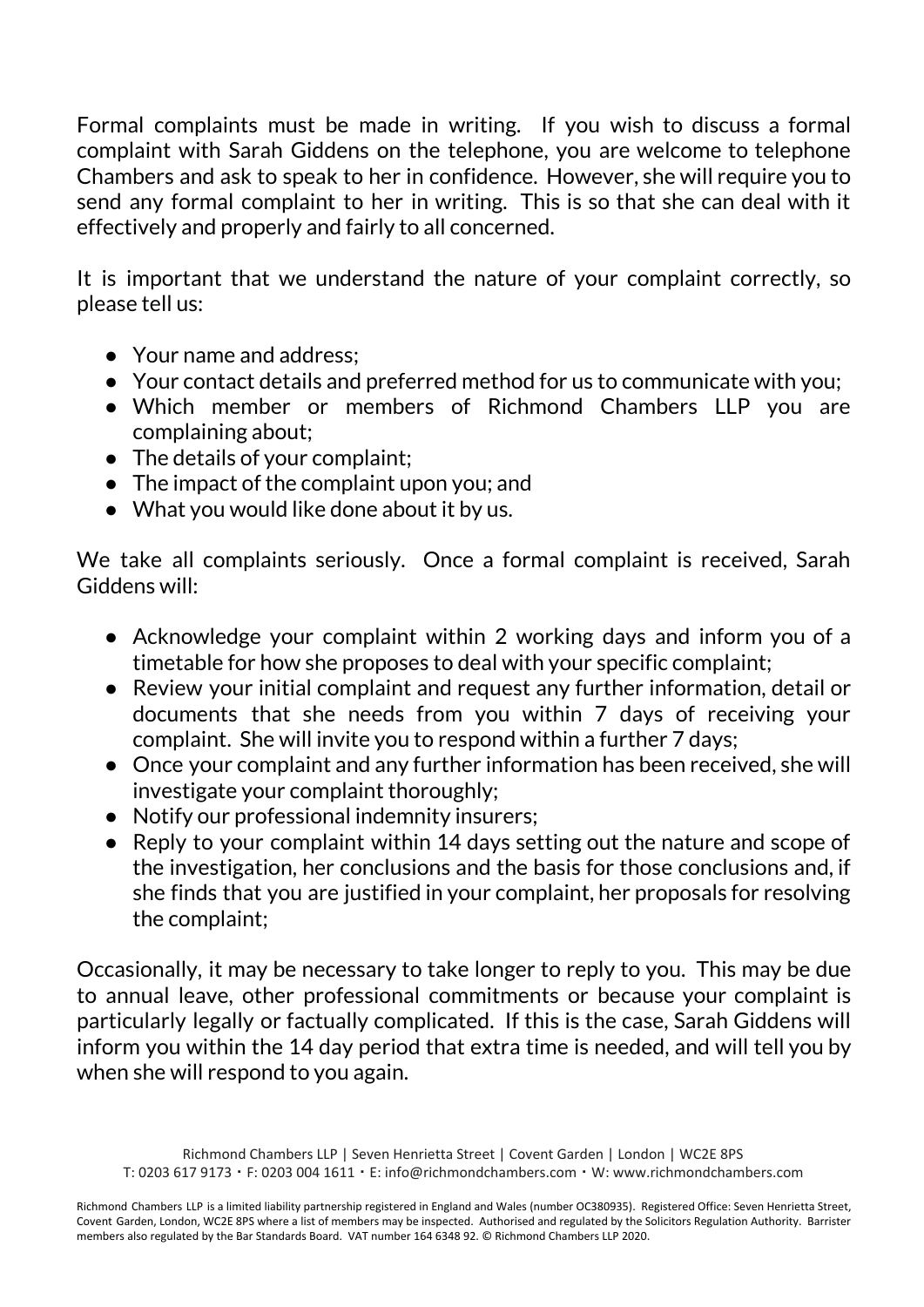# **Investigation**

The investigation conducted by Sarah Giddens will be thorough. We allow a maximum time period of 8 weeks to respond to any complaint, however in most cases this will be far shorter. Sarah Giddens will keep you informed of timescales throughout.

She will look carefully at your complaint and any material that you have provided in support of the complaint. She will examine your case file and all material held by Richmond Chambers LLP including documents, email correspondence with you and about your case, she will interview any person connected with the legal service provided to you and the person who is the subject of the complaint. They will be given an opportunity to consider the complaint and provide any information or explanation that they have.

Once the fact-finding stage is complete, Sarah Giddens will consider all of the material generated by her investigation, review the material and draw her own independent conclusions in relation to your complaint.

All conversations and documents relating to the complaint will be treated as confidential and will be disclosed only to the extent that is necessary for the proper investigation of your complaint. Necessary disclosure may include to the Head of Chambers, members of our Management Committee and to anyone involved in working on your case or assisting with resolving the complaint and the investigation. Such people will include the barrister, pupil or staff member who you have complained about.

The Solicitors Regulation Authority and the Bar Standards Board (the regulatory arms of the Law Society and the Bar Council, the professional bodies for Law Firms and for barristers) are entitled to inspect the documents and seek information about the complaint when discharging their auditing and monitoring functions.

We are also required to provide details of all complaints, and any associated material, to the providers of our professional indemnity insurance.

# **Record Keeping**

As part of our commitment to client care we make a written record of any complaint (both informal and formal) and retain all documents and

Richmond Chambers LLP | Seven Henrietta Street | Covent Garden | London | WC2E 8PS

T: 0203 617 9173 ▪ F: 0203 004 1611 ▪ E: info@richmondchambers.com ▪ W: www.richmondchambers.com

Richmond Chambers LLP is a limited liability partnership registered in England and Wales (number OC380935). Registered Office: Seven Henrietta Street, Covent Garden, London, WC2E 8PS where a list of members may be inspected. Authorised and regulated by the Solicitors Regulation Authority. Barrister members also regulated by the Bar Standards Board. VAT number 164 6348 92. © Richmond Chambers LLP 2020.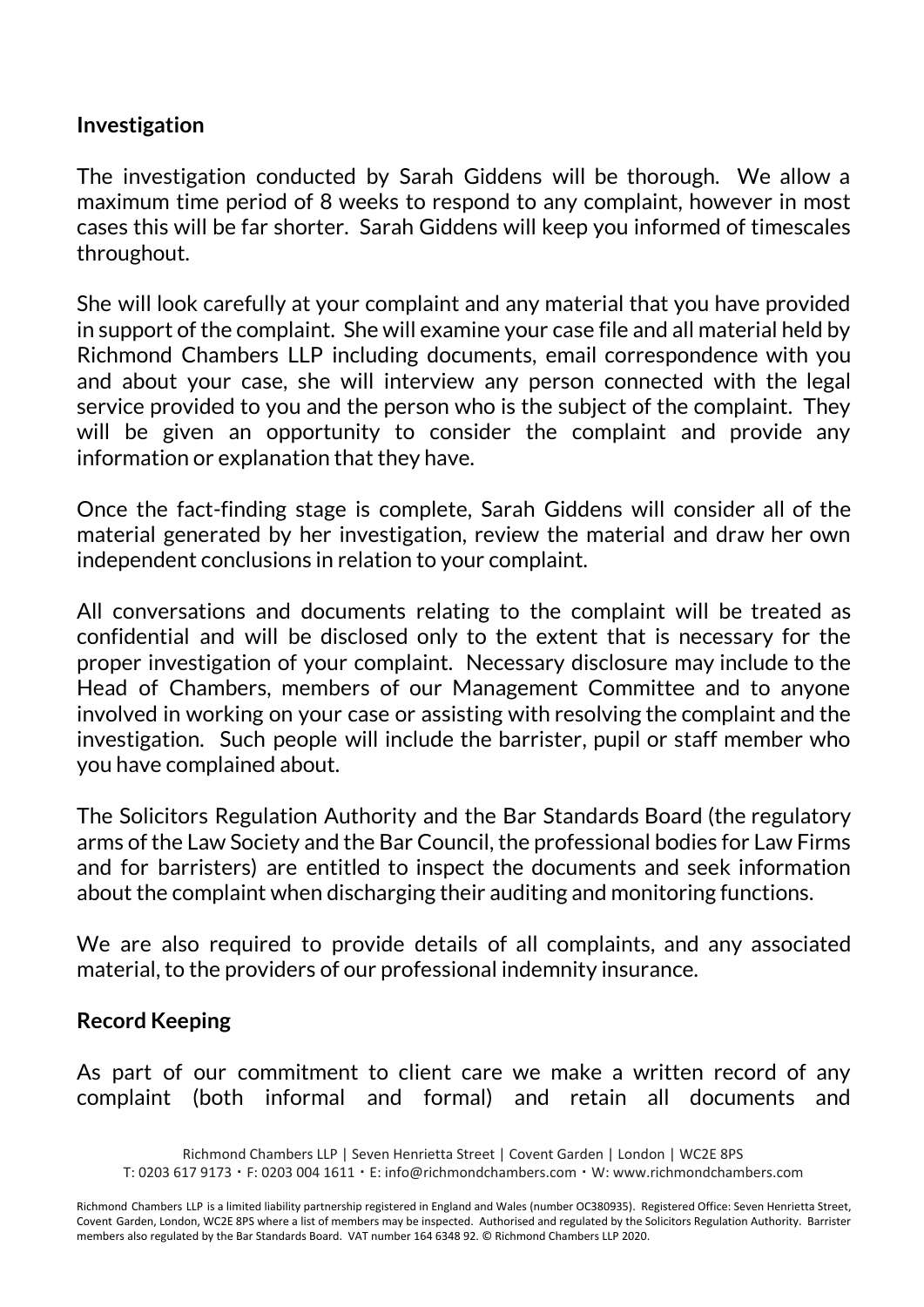correspondence generated in connection with the complaint for a period of six years.

We may refer to the detail of any complaint in the context of internal reviews, training our team and maintaining and improving standards. Where we do so, the information provided will be anonymised and will not mention you or the person complained of by name and we will not deliberately reveal the identity of any individual concerned.

#### **Taking your complaint further**

We hope that you will be satisfied with our complaints handling procedure.

However, if you remain dissatisfied after our final response to you, or we fail to respond to you within 8 weeks of receiving your complaint, you may complain further to the Legal Ombudsman or to the Solicitors Regulation Authority.

The contact details are as follows:

**Legal Ombudsman** PO Box 6806 Wolverhampton WV1 9WJ Tel: 0300 555 0333 [www.legalombudsman.org.uk](http://www.legalombudsman.org.uk/) enquiries@legalombudsman.org.uk

# **Solicitors Regulation Authority Contact Centre**

The Cube 199 Wharfside Street Birmingham B1 1RN Tel: 0370 606 2555 <https://www.sra.org.uk/consumers/problems-and-complaints/> contactcentre@sra.org.uk

Richmond Chambers LLP | Seven Henrietta Street | Covent Garden | London | WC2E 8PS T: 0203 617 9173 ▪ F: 0203 004 1611 ▪ E: info@richmondchambers.com ▪ W: www.richmondchambers.com